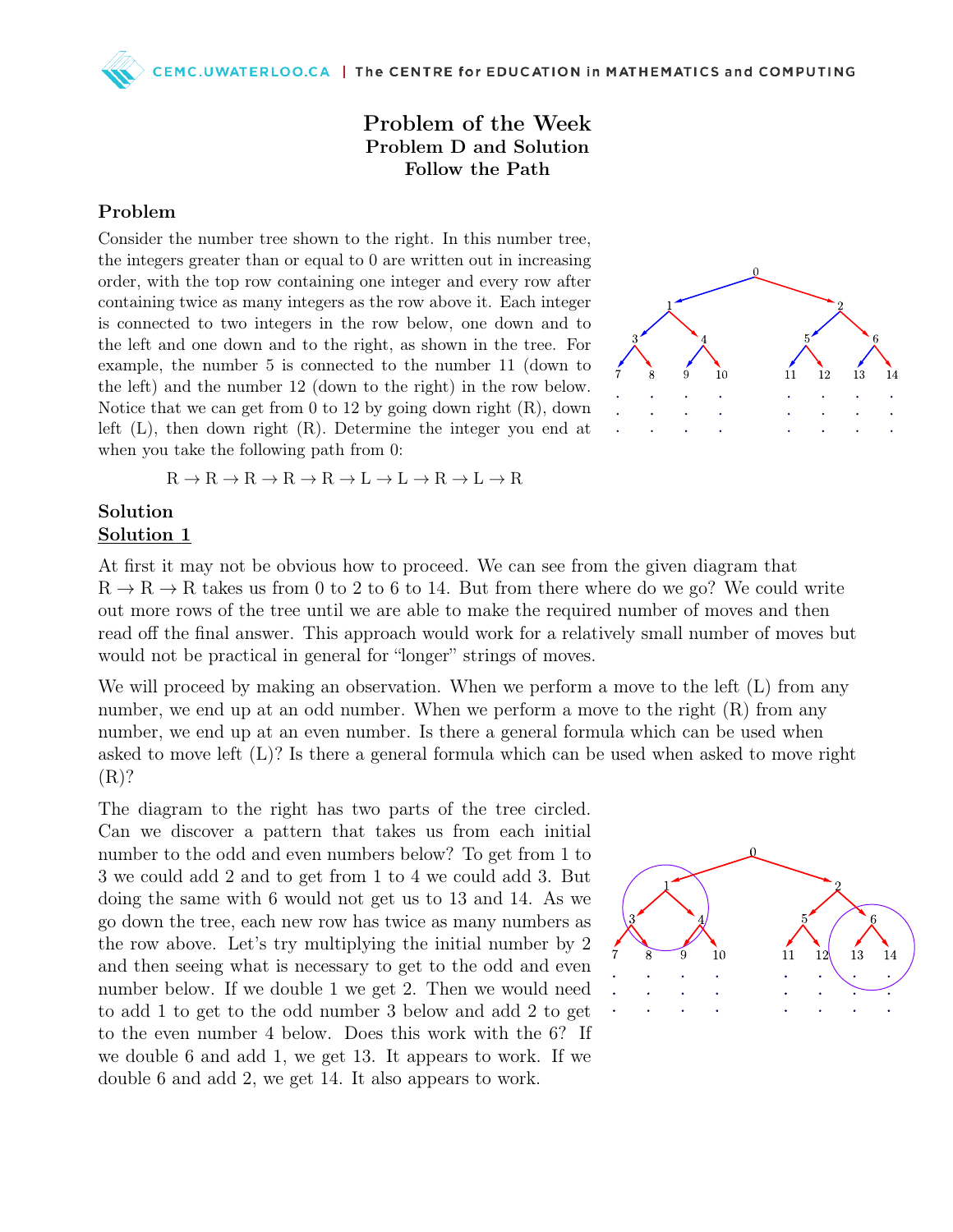# CEMC.UWATERLOO.CA | The CENTRE for EDUCATION in MATHEMATICS and COMPUTING

So it would appear that if we make a move left  $(L)$  from any number a in the tree, the resulting number is one more than twice the value of a. That is, a move left (L) from a takes us to the number  $2a + 1$  in the tree.

It would appear that if we make a move right  $(R)$  from any number a in the tree, the resulting number is two more than twice the value of a. That is, a move right  $(R)$  from a takes us to the number  $2a + 2$  in the tree.

These results are true but unproven. This relationship has worked for all of the rows we have sampled but we have not proven it true in general. You will have to wait for some higher mathematics to be able to prove that this is true in general.

The following table shows the result of performing the given sequence of moves

| Initial Number | Move       | Calculation            | Next Number    |
|----------------|------------|------------------------|----------------|
|                | R          | $2(0) + 2$             | $\overline{2}$ |
| $\overline{2}$ | R          | $2(2) + 2$             | 6              |
| 6              | $_{\rm R}$ | $2(6) + 2$             | 14             |
| 14             | R          | $2(14) + 2$            | 30             |
| 30             | R          | $\overline{2}(30) + 2$ | 62             |
| 62             | L          | $2(62) + 1$            | 125            |
| 125            | L          | $2(125) + 1$           | 251            |
| 251            | R          | $\sqrt{2(251)} + 2$    | 504            |
| 504            | L          | $2(504) + 1$           | 1009           |
| 1009           | R          | $2(1009) + 2$          | 2020           |

 $R \to R \to R \to R \to R \to L \to L \to R \to L \to R$ 

Starting at 0 and making the moves  $R \to R \to R \to R \to R \to L \to L \to R \to L \to R$ , we end at the number 2020.

Once we determined the operations required to make a move left  $(L)$  and a move right  $(R)$ , the problem was quite straightforward to solve. It would be possible to write a computer program which would accept any length sequence of Ls and Rs, and get the computer to determine the final position in this specific tree.

A solution that does not require the use of the unproven result is provided on the next page.